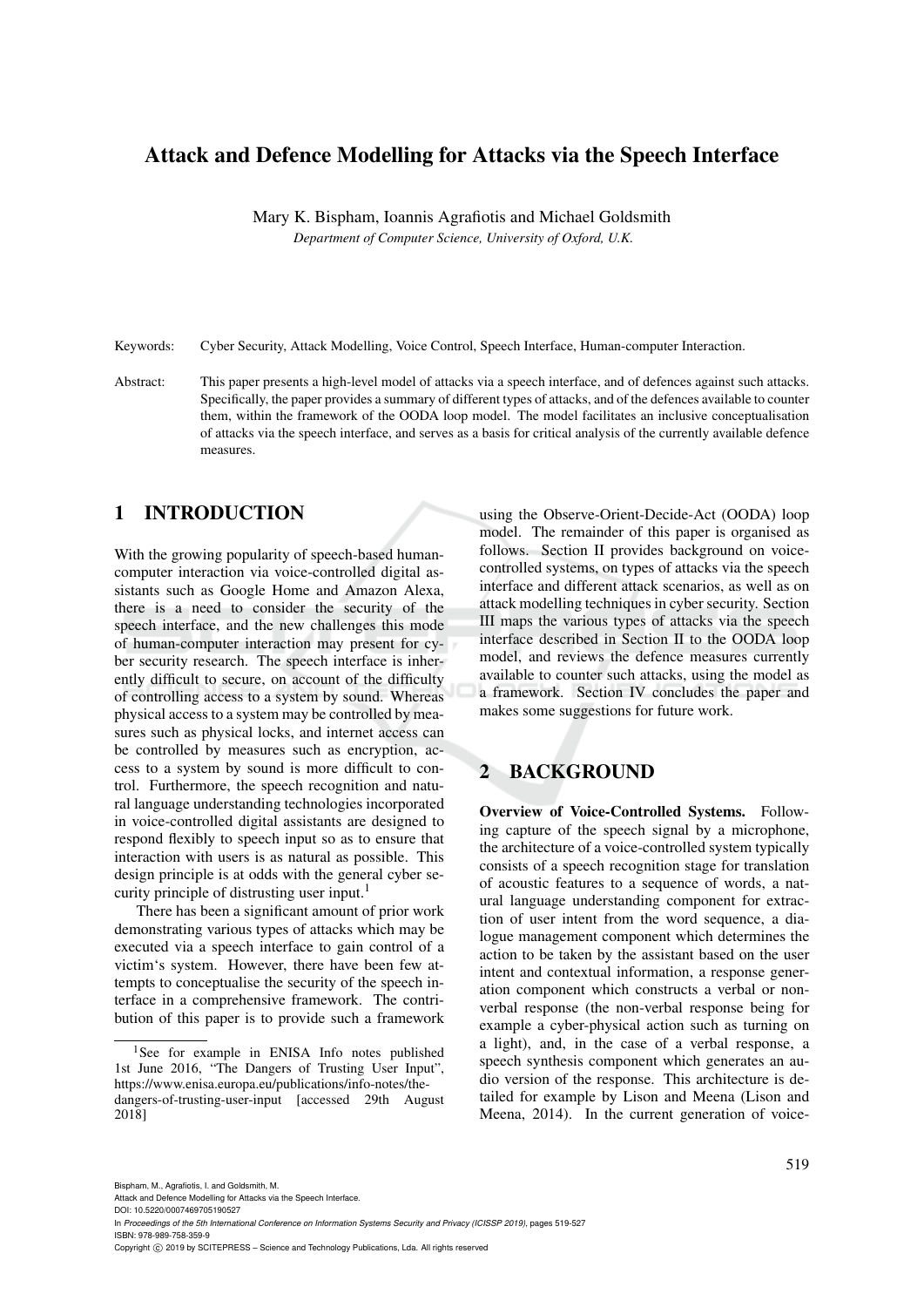controlled systems, speech recognition and natural language understanding are typically performed using some form of machine learning, whereas the dialogue management component maps input from the natural language understanding component to output to be generated by the response generation component deterministically, based on hand-crafted rules (McTear et al., 2016). Some research has been performed on developing more complex dialogue management capabilities based on reinforcement learning (Young et al., 2013), although these have not been implemented in practice as yet.

Types of Attacks via the Speech Interface. Various possibilities for attacks via the speech interface have been identified. Bispham et al. (Bispham et al., 2018b) have developed a taxonomy of potential attacks via the speech interface which is organised according to the nature of the attack in terms of human perception. The taxonomy divides such attacks into two high-level categories; overt attacks, which aim to take control of a target system using plainspeech voice commands, and covert attacks, in which malicious voice commands are concealed in a cover medium so as to make them imperceptible to human listeners.

Overt attacks are easily detectable by users if they are consciously present with their device, therefore the success of an overt attack relies on a user being distracted or leaving their device unattended. An example of an overt attack is the activation of a smartphone by a voice command which is delivered via a malicious app whilst a user is away from their device (Diao et al., 2014). Covert attacks are by definition not detectable by users, and can therefore be executed even if the user is present with their device. Examples of covert attacks include high-frequency attacks which hide voice commands in sound which is inaudible to humans (Zhang et al., 2017), attacks which hide voice commands via an audio-mangling process which makes them appear to humans as meaningless noise (Carlini et al., 2016), and the targeted use of nonsensical word sounds which trigger target commands in a victim's system (Bispham et al., 2018a), despite these word sounds being perceived as meaningless by human listeners. Covert attacks are divided within the taxonomy into five sub-categories namely silence, noise, music, nonsense and 'missense', the hiding of malicious voice commands in speech which appears to be unrelated to the attacker's intent.

Overt attacks exploit the inherent vulnerability of speech interfaces on account of the difficulty of controlling access to such interfaces. Covert attacks exploit unintended functionality in the handling of speech input by a voice-controlled system which allows it to accept input which is not a valid voice command. The 'silent' attacks demonstrated by Zhang et al. (Zhang et al., 2017) exploit nonlinearities in analog-to-digital conversion of speech signals by a microphone, whereas the attacks demonstrated by Carlini et al. (Carlini et al., 2016) and the attacks demonstrated by Bispham et al. (Bispham et al., 2018a) exploit vulnerabilities in speech recognition. Attacks targeting natural language understanding have not been demonstrated with respect to voicecontrolled systems as yet, although there has been some related work on attacks on natural language understanding in other areas, for example in work on misleading question answering systems (Jia and Liang, 2017). As regards the the dialogue management and response generation components, as these functionalities are fully dependent on input from the preceding components in the current generation of voice-controlled systems, there are no attacks targeting these functionalities at present.

Attack Scenarios. An attacker's goal in executing an attack via a speech interface will be to gain control of one of the three generic types of action which can be performed via a voice-controlled digital assistant or other speech-controlled system using a soundbased attack. These three types of action are data extraction, data input and execution of a cyber-physical action. Specific attacks on each type of action which might be possible based on the current capabilities of voice-controlled digital assistants include, respectively, prompting disclosure of personal information such as calendar information (Diao et al., 2014), instigating a reputational attack by posting to social media in the victim's name (Young et al., 2016), and causing psychological or physical harm to the victim by controlling a device in their smart home environment (Dhanjani, 2015).

Attacks via a speech interface require a channel through which the sound-based attack is delivered, and in the case of attacks involving theft of information, successful execution also requires a channel for data exfiltration. Sound-based attacks might be delivered through various channels, including natural voice, radio or TV broadcasts or audio files which users might be induced to open via a weblink or email attachment (Dhanjani, 2015). Some researchers consider the injection of voice commands via a malicious smartphone app (Diao et al., 2014). A further possible attack delivery channel is via an intermediary device under the attacker's control. Some instances of compromise of internet-connected speakers have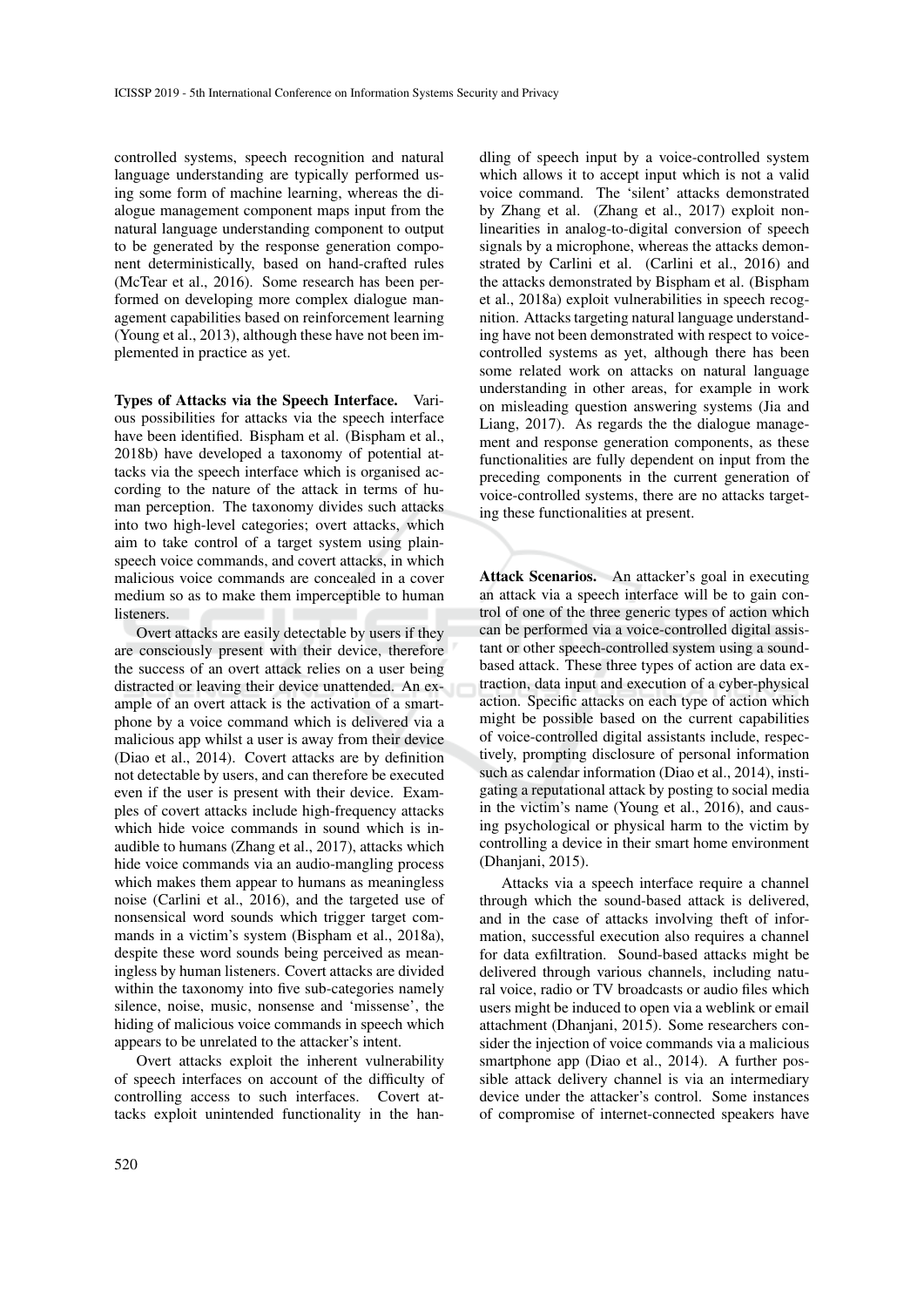been reported.<sup>2</sup> Speakers which have been compromised in this way could be used as as an attack delivery channel for sound-based attacks on a target voicecontrolled digital assistant within the speakers' vicinity. Regarding data exfiltration channels, Diao et al. (Diao et al., 2014) envisage for example that a system could be prompted to call a phone number linking to an audio recording device, which would then be used to record personal information of the victim which the system might be prompted to disclose by further voice commands.

Attacks via the speech interface have the potential to expand in time by perpetuating over a number of dialogue turns, as well as in space by spreading to other speech-controlled devices. Alepis and Patskakis (Alepis and Patsakis, 2017) and Petracca et al. (Petracca et al., 2015) both mention the possibility of attacks by voice 'spreading' from one device to another by hijacking of a device's speech synthesis functionality. An example of an attack via the speech interface spreading through both space and time was seen in an instance in which a Google Home device was prompted to provide data to its user in synthesised speech which was perceived by a nearby Amazon Echo device as a command. This prompted the Echo to provide data which was in turn perceived by the Google Home as a command, the consequence being to set in motion an 'endless loop' between the two devices.<sup>3</sup> This instance represented an example of an 'attack' which spread both in space to another device as well as in time over a potentially endless number of dialogue turns. Whilst this particular instance represents merely a humorous anecdote, it is possible that more malicious actions might be performed using similar mechanisms.

Attack Modelling Techniques. There are a number of techniques for attack modelling in cyber security. One of the more well-known modelling techniques



Figure 1: The four stages of the OODA Loop.

for cyber security applications is the cyber kill-chain (Al-Mohannadi et al., 2016) which is used to analyse the different stages of malware attacks. Other established attack modelling techniques in cyber security include attack graphs (van Rensburg et al., 2016)) and attack grammars (Patten et al., 2016). Another type of attack model is the OODA loop. Originally developed for the military context (Boyd, 1996), the OODA loop has been applied in many different areas, including cyber defence (Klein et al., 2011). The OODA loop method represents the behaviour of agents in adversarial interactions as each continuously cycling through a four-stage loop in a shared environment, the four stages of the loop being observation (Observe), orientation (Orientation), decision (Decide) and action (Act). The four stages of the loop as presented by Klein (Klein et al., 2011) are shown in Figure 1. Rule (Rule, 2013) explains that the Observe and Act stages of the OODA loop are the points at which it makes contact with the external world, whereas the Orient and Decide stages are internal processes. Rule further explains that an adversary's aim as modelled by the OODA loop is to interfere with decision-making within their opponent's loop by presenting them with "ambiguous, deceptive or novel" situations, whilst at the same time continuing to execute their own loop independently.

#### 3 ATTACK AND DEFENCE MODELLING

For the purposes of this work, the attack modelling technique considered to be the most suitable was the OODA loop. The reason for this was that the OODA model is capable of capturing the cyclical nature of human-computer interactions by speech. Therefore the OODA loop model is especially suitable for representing the ways in which the processes of humancomputer interaction by speech may be hijacked by adversarial actions. Specifically, the capture of the speech signal by a microphone prior to speech and language processing can be mapped to the Observe stage of the OODA loop, the combined functionality of the automatic speech recognition and natural

<sup>&</sup>lt;sup>2</sup>See Wired, 27th December 2017,"Hackers can rickroll thousands of Sonos and Bose speakers over the internet", https://www.wired.com/story/hackers-can-rickroll-sonosbose-speakers-over-internet/ [accessed 29th August 2018] and Trend Micro report 2017, "The Sound of a Targeted Attack", https://documents.trendmicro.com/assets/pdf/The-Sound-of-a-Targeted-Attack.pdf [accessed 29th August 2018]

<sup>3</sup>See UPROXX, 12th January 2017 "You Can Make Amazon Echo and Google Home Talk to Each Other Forever", http://uproxx.com/technology/amazon-echo-<br>google-home-infinity-loop/ [accessed 29th August google-home-infinity-loop/ [accessed 29th August 2018] and cnet.com 15th February 2018, "Make Siri, Alexa and Google Assistant talk in an infinite loop" , https://www.cnet.com/how-to/make-siri-alexa-and-googleassistant-talk-in-an-infinite-loop/ [accessed 29th August 2018]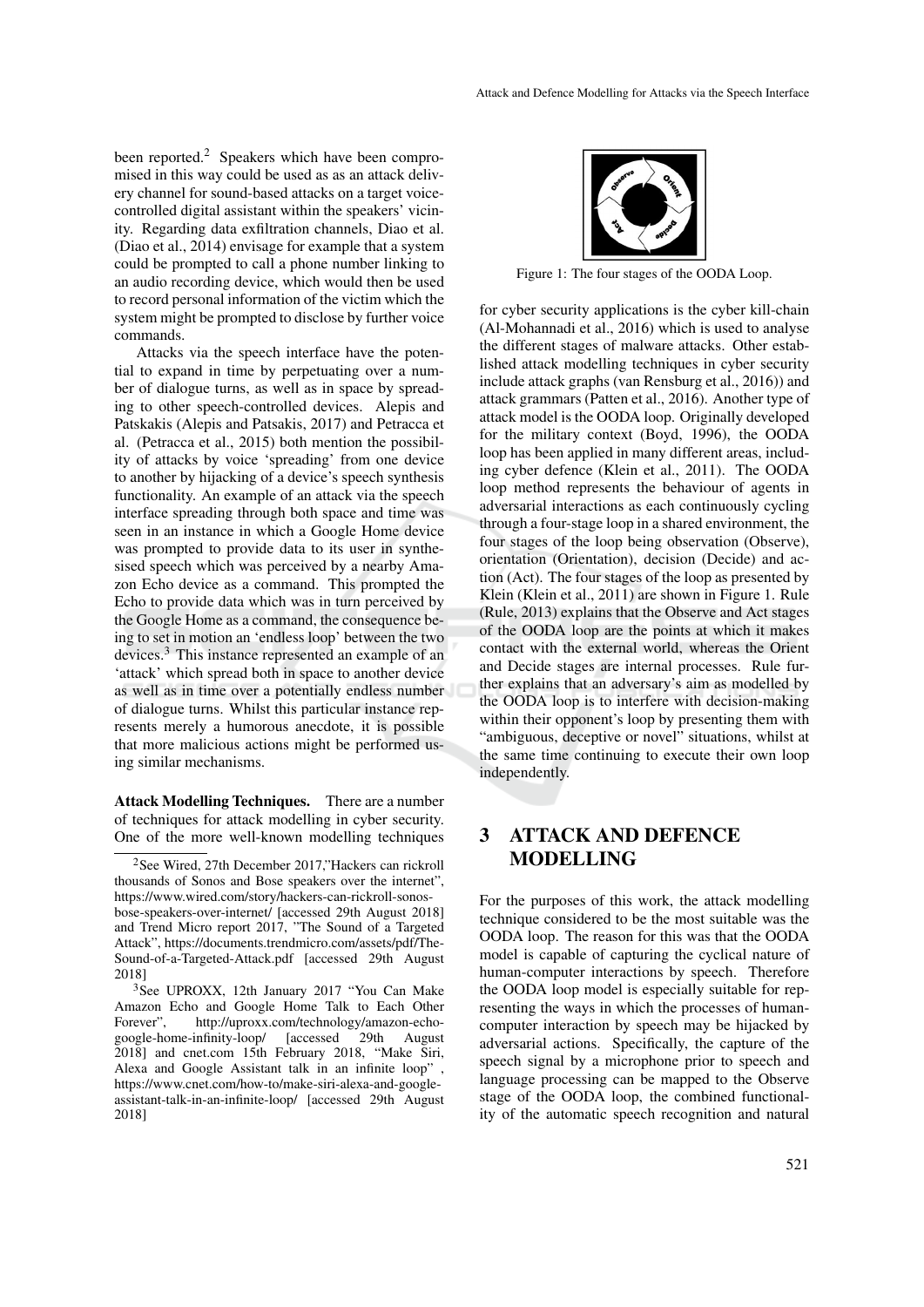language understanding components can be mapped to the Orient stage, the dialogue management (DM) component can be mapped to the Decide stage, and the response generation and speech synthesis stages can be mapped to the Act stage. Figure 2 shows a mapping of non-malicious user-device interactions via speech to the OODA loop model.

Figure 3 shows a mapping to the OODA loop model of the different types of attacks via the speech interface as categorised in the taxonomy presented by Bispham et al. (Bispham et al., 2018b), in which an attacker replaces a legitimate user in interactions with the device. The position of each type of attack in the loop model corresponds to the specific vulnerability exploited by the attack, i.e. the point at which the attacker gains control of the target device's loop. Plain-speech (overt) attacks and silent attacks are positioned at the Observe stage, as these types of attack exploit inherent vulnerability of the speech interface and unintended functionality in voice capture, respectively. All other types of attack (noise, music, nonsense and missense) are positioned at the Orient stage, as these types of attack exploit unintended functionality in speech and language processing. The attack model also shows an attack delivery channel for transmission of malicious input by sound, and a data exfiltration channel which is used if the aim of the attack is the extraction of data. The model further indicates the potential expansion of an attack in time over several dialogue turns, as well as the possible expansion in space to a second target. The attacker may be any agent which is capable of producing sound in an environment which it shares with a target. In the case of attacks involving extraction of data, the agent will also be capable of recording sound in the shared environment.

Figure 4 shows a mapping to the OODA loop model of currently available defence measures. The position of each defence measure in the loop corresponds to the type of system vulnerability which the defence measure aims to patch. Cyber security defence measures are often categorised as either preventive or reactive (Loukas et al., 2013). Preventive defence measures, such as authentication and access control, prevent malicious payloads from being inputted to a system at all, whereas reactive defence measures, such as anomaly-based or signature-based defences, detect that a malicious payload has been inputted and trigger a response to counteract the attack (Giraldo et al., 2017)). In terms of defence measures for human-computer interaction by speech as represented by the OODA loop model, preventive defences are defences which are applied prior to spoken language processing by the target system, i.e. at the Ob-

serve stage of the loop, whereas reactive defences are defences applied as part of spoken language processing, i.e. at the Orient stage of the loop. The preventive measures mapped to the Observe stage of the loop are user presence, access control, audio-technical measures, and voice authentication. Reactive measures mapped to the Orient stage are confidence thresholds, input validation, signature-based defences, and anomaly-based defences. As dialogue management and response generation are fully controlled by input from the preceding components in the current generation of voice-controlled systems, there is currently no scope for additional defences at the Decide stage of the loop.

User Presence. Overt attacks via the speech interface using plain-speech voice commands are easily detectable by users if they are consciously present with their device. Whilst the ability to detect an overt attack may not prevent such attacks from being successful to some extent, as the attack may already be in the process of being executing as the user detects it, the immediate detection of an attack by a user clearly limits the potential effects of the attack, in that the attack is likely to be easily attributable, and the user will be able to prevent any further propagation of the attack. Therefore it is advisable for users to take preventative measures to ensure that overt attacks cannot be executed on their device whilst they are not present with it. Jackson and Orebaugh (Jackson and Orebaugh, 2018) recommend some basic preventative measures including unplugging a voice-controlled device when leaving the home and not placing a voicecontrolled device close to doors and windows to prevent voice commands being inputted to the device from outside a house. User prevention measures such as these apply only to overt attacks and do not represent a defence against covert attacks which are imperceptible to humans and may therefore be executed notwithstanding the conscious presence of the user.

Access Control. Some work has been done on the potential for using formal access control methods to secure interactions via a speech interface and other types of cyber-physical interactions. Agadakos et al. (Agadakos et al., 2017) use formal methods to develop a scheme for identifying unintended interactions which may be possible between devices in a smart home environment over 'hidden' physical channels, including voice. Petracca et al. (Petracca et al., 2015) propose a system of access controls to secure audio channels to and from a smartphone. The paper proposes an extension to the Android operation system in smartphones, with the objective of enforcing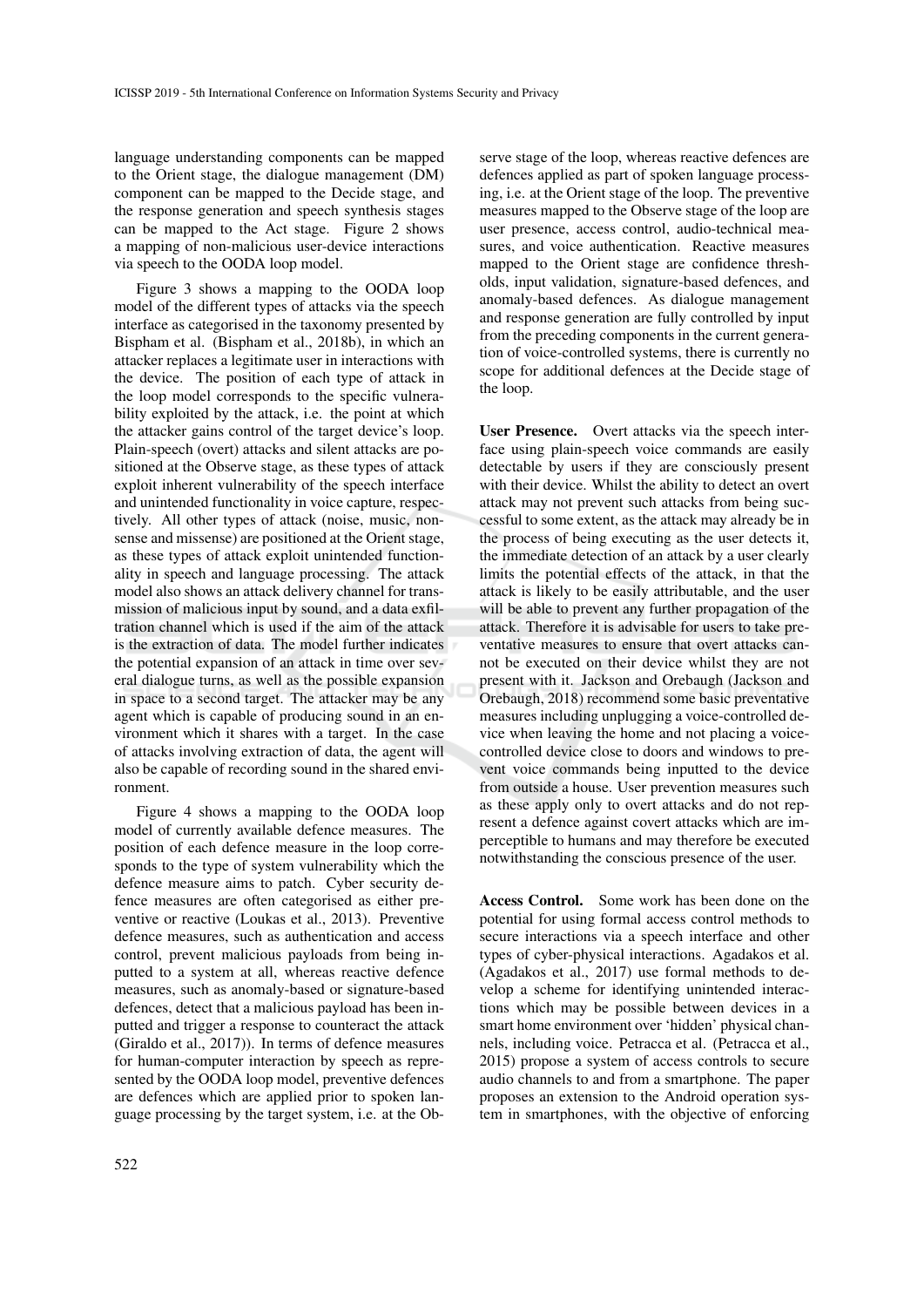

Figure 2: The OODA Loop in User-Device Interactions.



Figure 4: Defences against Attacks via the Speech Interface in the OODA Loop Model.

security policies for communications over three audio channels, namely between the device's speakers and its microphone, between the device's speakers and external parties, and between external parties and the device's microphone. The authors concede that their access control system is based on the assumption of a reliable means of authenticating the legitimate user of a device, which may not be a valid assumption. Gong and Poellabauer (Gong and Poellabauer, 2018) argue that the 'Audroid' method developed by Petracca et al. is not effective against adversarial learning attacks.

Audio-technical Defences. Some defence measures have been presented which are applied at the voice capture stage of the handling of speech input by a voice-controlled device, prior the speech recognition and natural language understanding stages, so as to prevent 'silent' attacks which exploit non-linearity in microphone technology. As mentioned above, such attacks mislead a voice-controlled digital assistant or other voice-controlled device to execute commands which are concealed in high-frequency signals which are outside the human audible range, an example being the attack demonstrated by Zhang et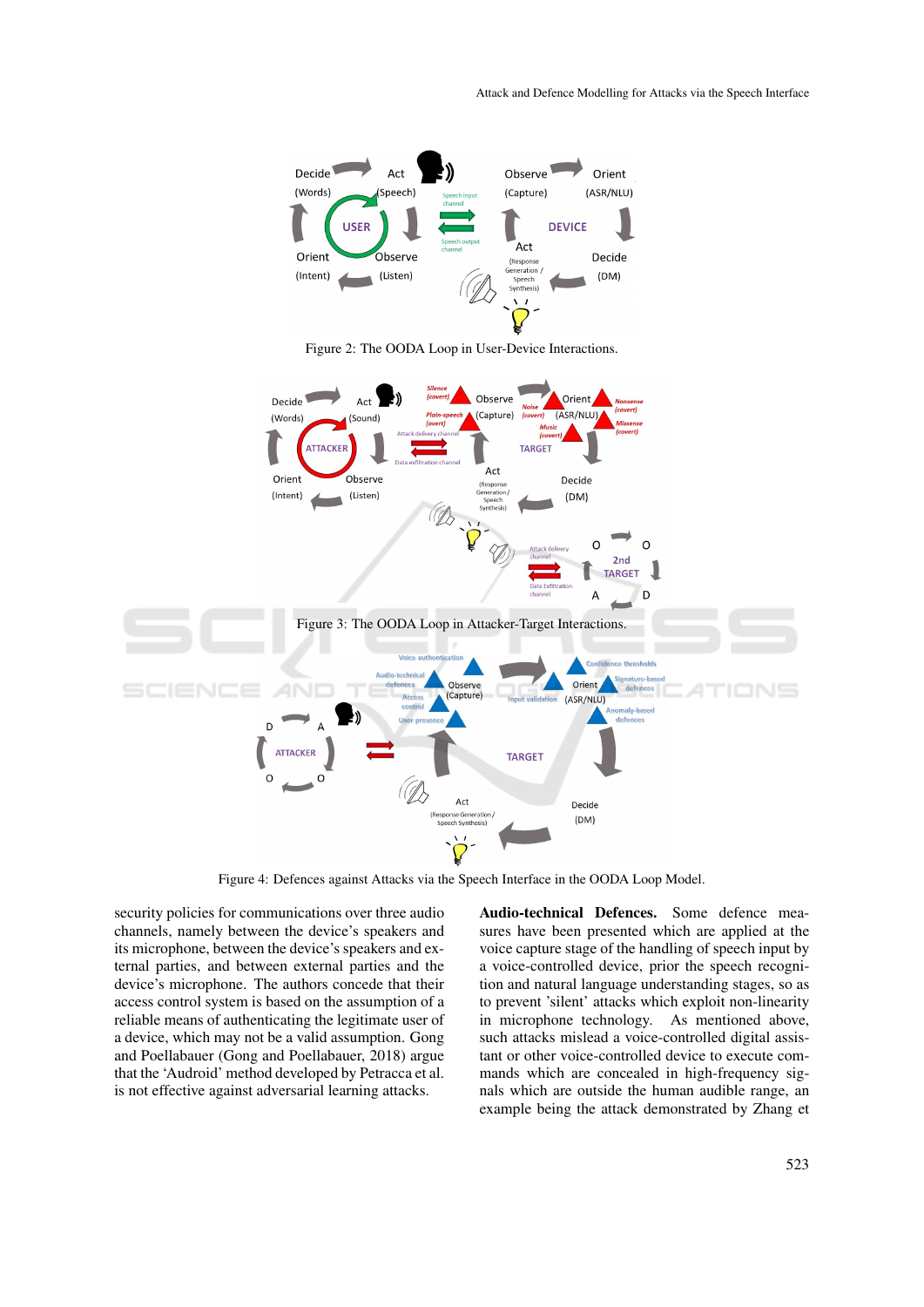al. (Zhang et al., 2017) mentioned above. Roy et al. (Roy et al., 2018) present a defence against inaudible attacks based on signal forensics which involves software rather than hardware changes to microphone technology. The applicability of such defence measures is limited to attacks which exploit vulnerabilities in the voice capture functionality of voicecontrolled digital assistants; such measures are not effective against attacks which exploit vulnerabilties in the speech recognition or natural language processing functionalities.

Voice Authentication. Biometric voice authentication, also known as speaker recognition, is perhaps the most obvious defence measure which might be implemented to prevent attacks on systems which are accessible via a speech interface. Hasan (Hasan et al., 2004) details how voice biometric authentication is performed using a standard set of acoustic features. In theory, voice biometrics represent a potential solution to all types of attack via the speech interface by ensuring that a speech-controlled device acts only on voice commands from an authorised user. In practice, however, voice biometrics remain vulnerable to spoofing attacks, as stated by Wu et al. (Wu et al., 2015). In an overview of the state-of-the-art in speaker recognition, Hansen and Hasan state that unlike in the case of other types of biometrics such as fingerprints, voice is subject to a certain amount of variability within the same individual as well between individuals, implying that some degree of potential for false positives in voice biometric authentication may be inevitable (Hansen and Hasan, 2015). The potential for false positives is exploited by attackers in voice spoofing attacks.

Confidence Thresholds. Voice-controlled systems generally implement some form of confidence threshold to prevent them from accepting input which cannot be matched to one of their actions with sufficient certainty (Khan and Sarikaya, 2016). Whilst confidence thresholds are implemented as an error prevention measure rather than as a defence measure, they may have some defence functionality in preventing covert attacks via the speech interface, by enabling the system to reject malicious input which is not sufficiently similar to the examples of legitimate input which were used in training the system. However, a confidence threshold is unlikely to be sufficient to prevent all attacks. This was seen for example in the experimental work on nonsense attacks on Google Assistant described in Bispham et al. (Bispham et al., 2018a).

Input Validation. Aside from confidence thresholds, another approach to error prevention for voicecontrolled systems has been to restrict in some way the vocabulary which will be recognised by the system as valid input. Controlled Natural Language (CNL) has been used to prevent misunderstandings between machines and humans as to the intended meaning of natural language input. CNL is a general term for various restricted versions of natural language which have been constructed with a restricted vocabulary and syntax in order to enable every sentence in the language to be mapped unambiguously to a computer-executable representation of its meaning (Kuhn, 2014). Restricted language models like these have been developed particularly for contexts where avoiding misunderstandings is a critical concern, such as human-robot interactions in military applications (Ciesielski et al., 2017). Although primarily an error prevention rather than a security measure, CNL enables natural language input to be validated in the same way as other types of input to a system, as is often done for security purposes in non-speech interfaces (Schneider et al., 2015). Kaljurand and Alumäe (Kaljurand and Alumäe, 2012) discuss the use of CNL in speech interfaces for smartphones. They point to the additional challenges in using CNL in a speechbased application as opposed to a text-based application, noting the need to avoid homophones within the CNL which can be distinguished in written but not in spoken language. The approach proposed by Kaljurand and Alumäe potentially addresses issues of confusability between user utterances which are within the intended scope of a speech-controlled system. However, they may not be effective in preventing confusion with out-of-vocabulary sounds which are directed to the system by a malicious actor. Thus CNL is unlikely to present a solution to preventing covert attacks which target the speech recognition functionality of a voice-controlled interface. Enforcement of a CNL in the design of a speech interface might also be effective in preventing missense attacks which exploit ambiguities in natural language input. However, such an approach would clearly be contrary to the aim of most providers of voice-controlled systems to enable users to communicate with their devices in as flexible and natural a way as possible (McShane et al., 2017).

Signature-based Defences. A potential defence against some types of attacks via the speech interface is detection of attacks based on detection of known attack signatures using supervised machine learning. Carlini et al. (Carlini et al., 2016), for example, propose a machine learning-based defence to their own covert audio-mangling attack, in the form of a ma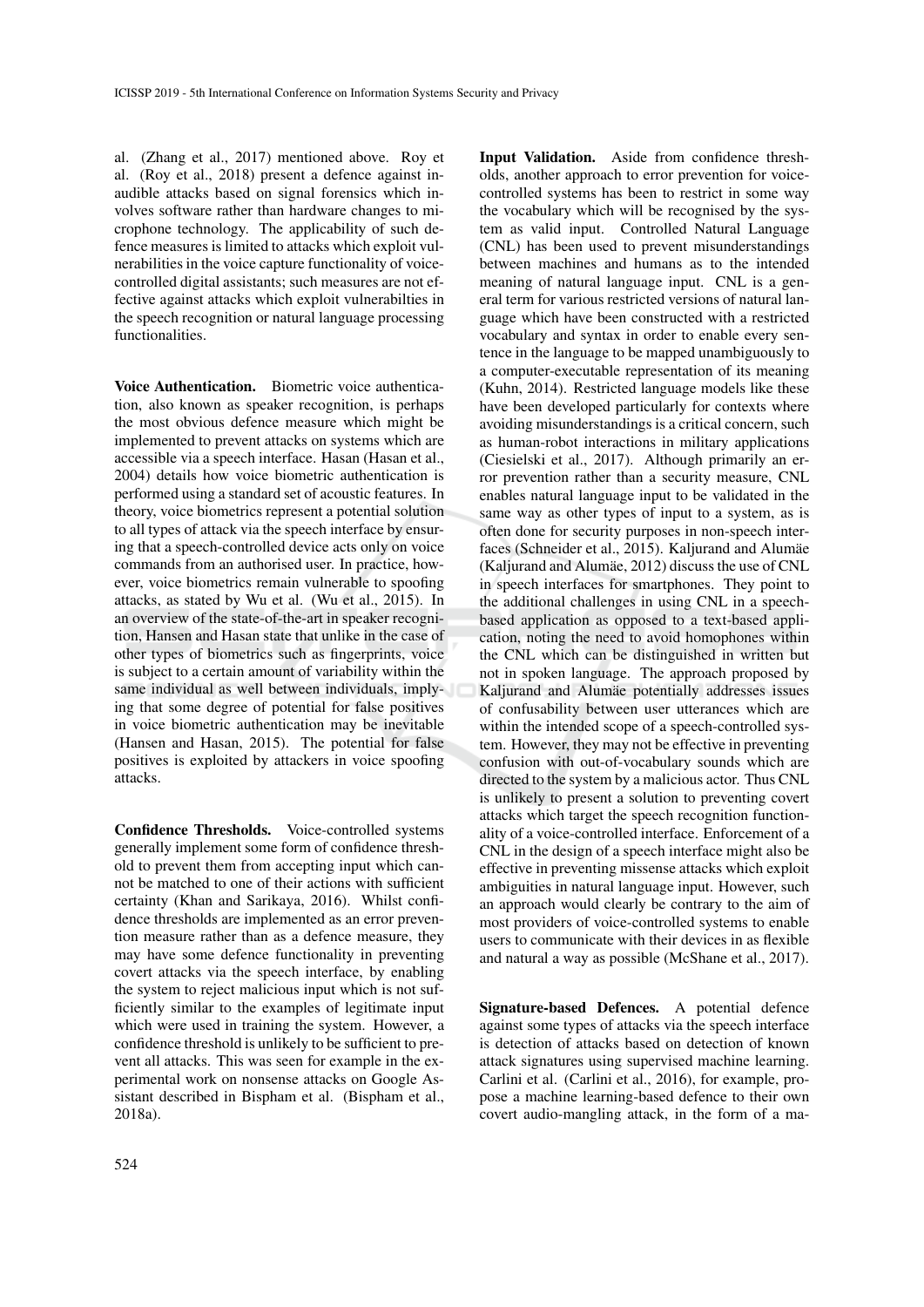chine learning classifier which distinguishes audiomangled sentences from genuine commands based on acoustic features. They demonstrate that this classifier is effective against the specific attacks presented in their paper with 99.8 per cent detection rate of attacks. However, the authors themselves note that such defences do not represent a proof of security, and are vulnerable to 'arms race' with attackers who are likely simply to craft more sophisticated attacks to evade such defences. Attackers have the upper hand in such arms races with respect to machine learning based systems, on account of the vast number of possible inputs to such systems, making it impossible for defenders to prepare systems for all possible input in training.<sup>4</sup>

Anomaly-based Defences. One possibility for enabling voice-controlled systems to become resistant to previously unseen attacks via the speech interface could be defence measures based on some form of anomaly detection. Anomaly detection-based defences have been applied in other areas of cyber security, such as network defence (Rieck and Laskov, 2006), Bhuyan et al. (Bhuyan et al., 2014)). However, anomaly-based defence measures depend on reliable similarity and distance measures in terms of which malicious input can be distinguished as anomalous relative to legitimate input (Weller-Fahy et al., 2015). In the context of attacks via the speech interface, such quantifiably measurable indications of suspicious activity may be difficult to identify. Whilst a number of both phonetic and semantic distance measures have been developed (Pucher et al., 2007)(Gomaa and Fahmy, 2013), none of these are fully reliable in terms of their ability to separate sounds and meanings which are perceived as different by human listeners. Kong et al. (Kong et al., 2017) present the results of an evaluative study which indicated significant differences between error rates in human perception of speech sounds and their transcription by different types of automatic speech recognition in terms of a phonetic distance measure. Budanitsky and Hirst (Budanitsky and Hirst, 2001) compare different measures of semantic distance with implied human judgements of word meaning via a task which involved detection of synthetically generated malaproprisms, finding that none of these measures were capable of alignment with human understanding of word meaning. Thus such distance and similarity measures do

not provide a reliable basis for an anomaly detectionbased defence against attacks which seek to exploit differences between human and machine perceptions of speech, and may also prevent the system from accepting legitimate input.

## 4 CONCLUSIONS AND FUTURE WORK

This paper presents a comprehensive overview of the security of the speech interface according to the the OODA loop model, which has been used to model adversarial interactions in many contexts. The cyclical nature of the OODA loop model is especially wellsuited to representing dialogue interactions and the ways in which these may be hijacked by malicious actors. The OODA loop is used as a framework for conceptualising attacks via the speech interface and for analysing the defence measures currently available to counteract them. Our analysis concludes that current defence measures are not adequate to prevent all types of attacks via the speech interface. Future work should consider the development of new types of defence measures to ensure security of speech interfaces. One possibility for future work might be to attempt to incorporate defence measures in the dialogue management component of voice-controlled systems, as represented by the Decide stage of the OODA loop. **JBLICATIONS** 

#### ACKNOWLEDGEMENTS

This work was funded by a doctoral training grant from the UK Engineering and Physical Sciences Research Council (EPSRC).

#### REFERENCES

- Agadakos, I., Chen, C.-Y., Campanelli, M., Anantharaman, P., Hasan, M., Copos, B., Lepoint, T., Locasto, M., Ciocarlie, G. F., and Lindqvist, U. (2017). Jumping the air gap: Modeling cyber-physical attack paths in the internet-of-things.
- Al-Mohannadi, H., Mirza, Q., Namanya, A., Awan, I., Cullen, A., and Disso, J. (2016). Cyber-attack modeling analysis techniques: An overview. In *Future Internet of Things and Cloud Workshops (Fi-CloudW), IEEE International Conference on*, pages 69–76. IEEE.
- Alepis, E. and Patsakis, C. (2017). Monkey says, monkey does: Security and privacy on voice assistants. *IEEE Access*.

<sup>4</sup>See Cleverhans blog, 15th February 2017, "Is attacking machine learning easier than defending it?", http://www.cleverhans.io/security/privacy/ml/2017/02/15/whyattacking-machine-learning-is-easier-than-defendingit.html [accessed 29th August 2018]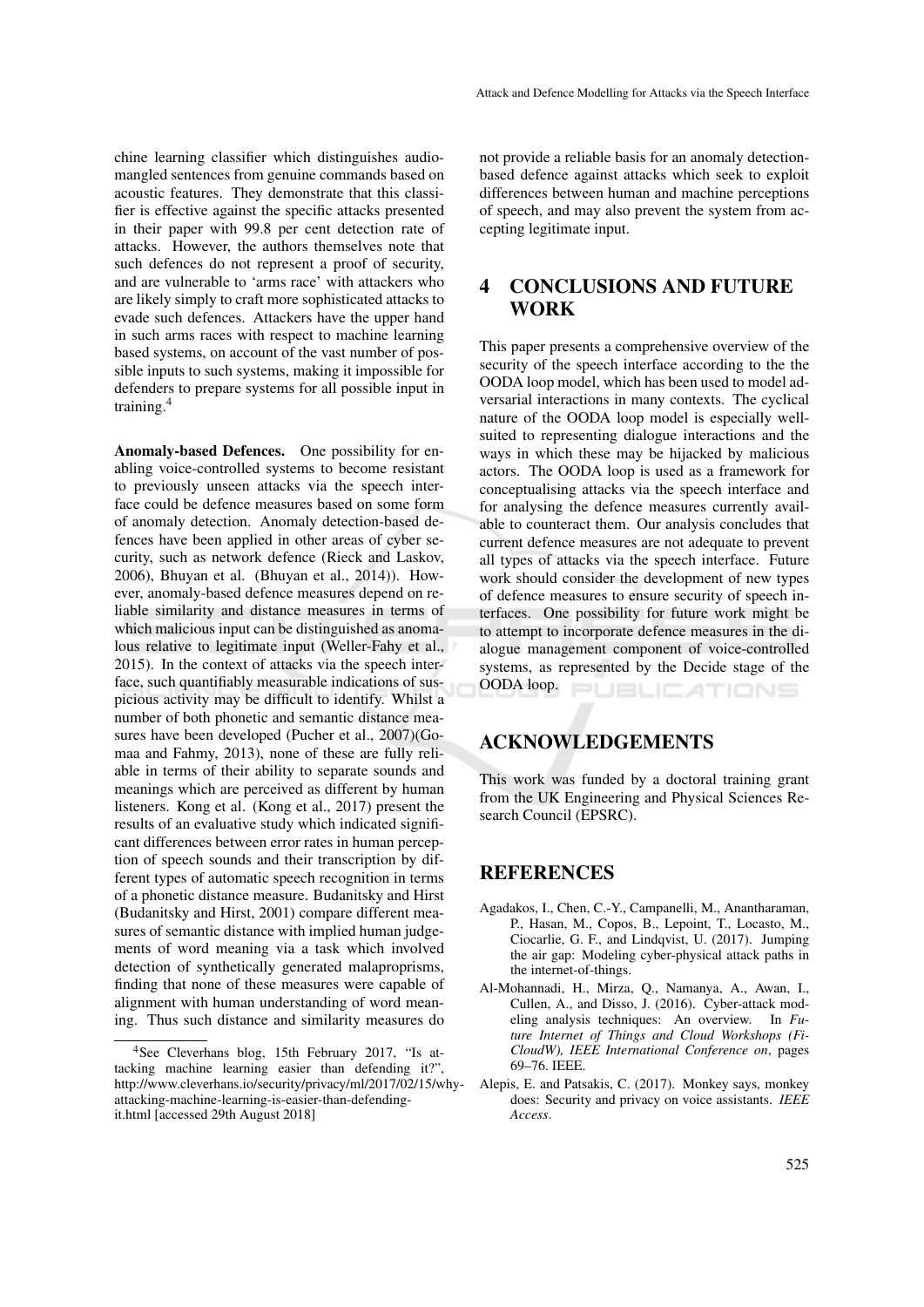- Bhuyan, M. H., Bhattacharyya, D. K., and Kalita, J. K. (2014). Network anomaly detection: methods, systems and tools. *Ieee communications surveys & tutorials*, 16(1):303–336.
- Bispham, M. K., Agrafiotis, I., and Goldsmith, M. (2018a). Nonsense attacks on google assistant. *arXiv preprint arXiv:1808.01947*.
- Bispham, M. K., Agrafiotis, I., and Goldsmith, M. (2018b). A taxonomy of attacks via the speech interface. *pending publication in The Third International Conference on Cyber-Technologies and Cyber-Systems (CYBER 2018)*.
- Boyd, J. R. (1996). The essence of winning and losing. *Unpublished lecture notes*, 12(23):123–125.
- Brehmer, B. (2005). The dynamic ooda loop: Amalgamating boyd's ooda loop and the dynamic decision loop.
- Budanitsky, A. and Hirst, G. (2001). Semantic distance in wordnet: An experimental, application-oriented evaluation of five measures. In *Workshop on WordNet and other lexical resources*, volume 2, pages 2–2.
- Carlini, N., Mishra, P., Vaidya, T., Zhang, Y., Sherr, M., Shields, C., Wagner, D., and Zhou, W. (2016). Hidden voice commands. In *25th USENIX Security Symposium (USENIX Security 16), Austin, TX*.
- Ciesielski, A., Yeh, B., Gordge, K., Basescu, M., and Tunstel, E. (2017). Vocal human-robot interaction inspired by battle management language. In *Systems, Man, and Cybernetics (SMC), 2017 IEEE International Conference on*, pages 3379–3384. IEEE.
- Dhanjani, N. (2015). *Abusing the Internet of Things: Blackouts, Freakouts, and Stakeouts*. O'Reilly Media, Inc.
- Diao, W., Liu, X., Zhou, Z., and Zhang, K. (2014). Your voice assistant is mine: How to abuse speakers to steal information and control your phone. In *Proceedings of the 4th ACM Workshop on Security and Privacy in Smartphones & Mobile Devices*, pages 63–74. ACM.
- Giraldo, J., Sarkar, E., Cardenas, A. A., Maniatakos, M., and Kantarcioglu, M. (2017). Security and privacy in cyber-physical systems: A survey of surveys. *IEEE Design & Test*, 34(4):7–17.
- Gomaa, W. H. and Fahmy, A. A. (2013). A survey of text similarity approaches. *International Journal of Computer Applications*, 68(13):13–18.
- Gong, Y. and Poellabauer, C. (2018). An overview of vulnerabilities of voice controlled systems. *arXiv preprint arXiv:1803.09156*.
- Hansen, J. H. and Hasan, T. (2015). Speaker recognition by machines and humans: A tutorial review. *IEEE Signal processing magazine*, 32(6):74–99.
- Hasan, M. R., Jamil, M., Rahman, M., et al. (2004). Speaker identification using mel frequency cepstral coefficients. *variations*, 1(4).
- Jackson, C. and Orebaugh, A. (2018). A study of security and privacy issues associated with the amazon echo. *International Journal of Internet of Things and Cyber-Assurance*, 1(1):91–100.
- Jia, R. and Liang, P. (2017). Adversarial examples for evaluating reading comprehension systems. *arXiv preprint arXiv:1707.07328*.
- Kaljurand, K. and Alumäe, T. (2012). Controlled natural language in speech recognition based user interfaces. In *International Workshop on Controlled Natural Language*, pages 79–94. Springer.
- Khan, O. Z. and Sarikaya, R. (2016). Making personal digital assistants aware of what they do not know. In *IN-TERSPEECH*, pages 1161–1165.
- Klein, G., Tolle, J., and Martini, P. (2011). From detection to reaction-a holistic approach to cyber defense. In *Defense Science Research Conference and Expo (DSR), 2011*, pages 1–4. IEEE.
- Kong, X., Choi, J.-Y., and Shattuck-Hufnagel, S. (2017). Evaluating automatic speech recognition systems in comparison with human perception results using distinctive feature measures. In *Acoustics, Speech and Signal Processing (ICASSP), 2017 IEEE International Conference on*, pages 5810–5814. IEEE.
- Kuhn, T. (2014). A survey and classification of controlled natural languages. *Computational Linguistics*, 40(1):121–170.
- Lison, P. and Meena, R. (2014). Spoken dialogue systems: the new frontier in human-computer interaction. *XRDS: Crossroads, The ACM Magazine for Students*, 21(1):46–51.
- Loukas, G., Gan, D., and Vuong, T. (2013). A taxonomy of cyber attack and defence mechanisms for emergency management networks. In *Pervasive Computing and Communications Workshops (PERCOM Workshops), 2013 IEEE International Conference on*, pages 534– 539. IEEE.
- McShane, M., Blissett, K., and Nirenburg, I. (2017). Treating unexpected input in incremental semantic analysis. In *Proceedings of The Fifth Annual Conference on Advances in Cognitive Systems. Palo Alto, CA: Cognitive Systems Foundation*.
- McTear, M., Callejas, Z., and Griol, D. (2016). *The conversational interface*. Springer.
- Patten, T., Call, C., Mitchell, D., Taylor, J., and Lasser, S. (2016). Defining the malice space with natural language processing techniques. In *Cybersecurity Symposium (CYBERSEC), 2016*, pages 44–50. IEEE.
- Petracca, G., Sun, Y., Jaeger, T., and Atamli, A. (2015). Audroid: Preventing attacks on audio channels in mobile devices. In *Proceedings of the 31st Annual Computer Security Applications Conference*, pages 181– 190. ACM.
- Pucher, M., Türk, A., Ajmera, J., and Fecher, N. (2007). Phonetic distance measures for speech recognition vocabulary and grammar optimization. In *3rd congress of the Alps Adria Acoustics Association*, pages 2–5.
- Rieck, K. and Laskov, P. (2006). Detecting unknown network attacks using language models. In *International Conference on Detection of Intrusions and Malware, and Vulnerability Assessment*, pages 74–90. Springer.
- Roy, N., Shen, S., Hassanieh, H., and Choudhury, R. R. (2018). Inaudible voice commands: The long-range attack and defense. In *15th USENIX Symposium on Networked Systems Design and Implementation NSDI 18)*, pages 547–560. USENIX Association.